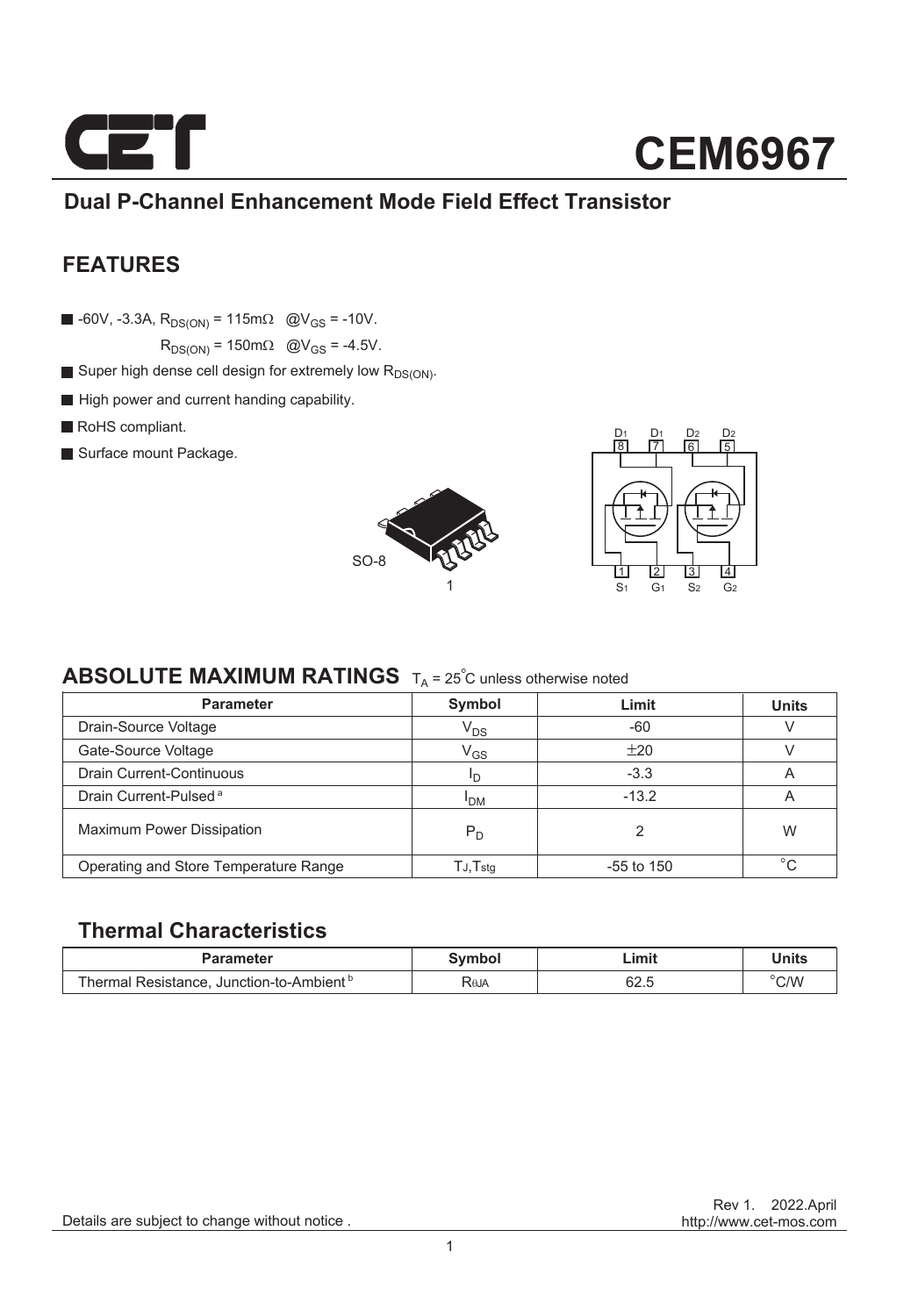

### **Electrical Characteristics**  $T_A = 25^\circ$ C unless otherwise noted

| <b>Parameter</b>                                              | Symbol                                                                | <b>Test Condition</b>                             | Min   | <b>Typ</b> | Max    | <b>Units</b> |  |  |
|---------------------------------------------------------------|-----------------------------------------------------------------------|---------------------------------------------------|-------|------------|--------|--------------|--|--|
| <b>Off Characteristics</b>                                    |                                                                       |                                                   |       |            |        |              |  |  |
| Drain-Source Breakdown Voltage                                | BV <sub>DSS</sub>                                                     | $V_{GS}$ = 0V, $I_D$ = -250µA                     | $-60$ |            |        | $\vee$       |  |  |
| Zero Gate Voltage Drain Current                               | $I_{DSS}$                                                             | $V_{DS}$ = -60V, $V_{GS}$ = 0V                    |       |            | $-1$   | μA           |  |  |
| Gate Body Leakage Current, Forward                            | l <sub>GSSF</sub>                                                     | $V_{GS}$ = 20V, $V_{DS}$ = 0V                     |       |            | 100    | nA           |  |  |
| Gate Body Leakage Current, Reverse                            | <b>IGSSR</b>                                                          | $V_{GS}$ = -20V, $V_{DS}$ = 0V                    |       |            | $-100$ | nA           |  |  |
| On Characteristics <sup>c</sup>                               |                                                                       |                                                   |       |            |        |              |  |  |
| Gate Threshold Voltage                                        | $V_{GS(th)}$                                                          | $V_{GS} = V_{DS}$ , $I_D = -250 \mu A$            | $-1$  |            | $-3$   | V            |  |  |
| <b>Static Drain-Source</b>                                    |                                                                       | $V_{GS}$ = -10V, $I_D$ = -1A                      |       | 92         | 115    | $m\Omega$    |  |  |
| On-Resistance                                                 | $R_{DS(on)}$                                                          | $V_{GS}$ = -4.5V, $I_D$ = -1A                     |       | 106        | 150    | $m\Omega$    |  |  |
| Dynamic Characteristics <sup>d</sup>                          |                                                                       |                                                   |       |            |        |              |  |  |
| Input Capacitance                                             | $C_{i\underline{s}\underline{s}}$                                     |                                                   |       | 960        |        | рF           |  |  |
| <b>Output Capacitance</b>                                     | $\mathsf{C}_{\text{oss}}$                                             | $V_{DS}$ = -30V, $V_{GS}$ = 0V,<br>$f = 1.0$ MHz  |       | 70         |        | pF           |  |  |
| Reverse Transfer Capacitance                                  | $\mathsf{C}_{\mathsf{r}\underline{\mathsf{s}}\underline{\mathsf{s}}}$ |                                                   |       | 45         |        | рF           |  |  |
| Switching Characteristics <sup>d</sup>                        |                                                                       |                                                   |       |            |        |              |  |  |
| Turn-On Delay Time                                            | $t_{d(0n)}$                                                           |                                                   |       | 11         |        | ns           |  |  |
| Turn-On Rise Time                                             | t,                                                                    | $V_{DD}$ = -30V, $I_D$ = -1A,                     |       | 4          |        | ns           |  |  |
| Turn-Off Delay Time                                           | $t_{d(\text{off})}$                                                   | $V_{GS}$ = -10V, R <sub>GEN</sub> = 6 $\Omega$    |       | 75         |        | ns           |  |  |
| Turn-Off Fall Time                                            | t <sub>f</sub>                                                        |                                                   |       | 14         |        | ns           |  |  |
| <b>Total Gate Charge</b>                                      | $Q_q$                                                                 |                                                   |       | 8.5        |        | nC           |  |  |
| Gate-Source Charge                                            | $\mathsf{Q}_{\underline{\mathsf{q}\mathsf{s}}}$                       | $V_{DS}$ = -30V, $I_D$ = -3A,<br>$V_{GS} = -4.5V$ |       | 2.1        |        | nC           |  |  |
| Gate-Drain Charge                                             | $Q_{\text{ad}}$                                                       |                                                   |       | 3.3        |        | nС           |  |  |
| <b>Drain-Source Diode Characteristics and Maximun Ratings</b> |                                                                       |                                                   |       |            |        |              |  |  |
| Drain-Source Diode Forward Current <sup>b</sup>               | اج                                                                    |                                                   |       |            | $-1.6$ | A            |  |  |
| Drain-Source Diode Forward Voltage <sup>c</sup>               | $\mathsf{V}_{\mathsf{S}\underline{\mathsf{D}}}$                       | $V_{GS} = 0V$ , $I_S = -1A$                       |       |            | $-1.2$ | V            |  |  |
|                                                               |                                                                       |                                                   |       |            |        |              |  |  |

**Notes :**<br>a.Repetitive Rating : Pulse width limited by maximum junction temperature.<br>b.Surface Mounted on FR4 Board, t ≤ 10 sec.<br>c.Pulse Test : Pulse Width ≤ 300µs, Duty Cyde ≤ 2%.<br>d.Guaranteed by design, not subject to p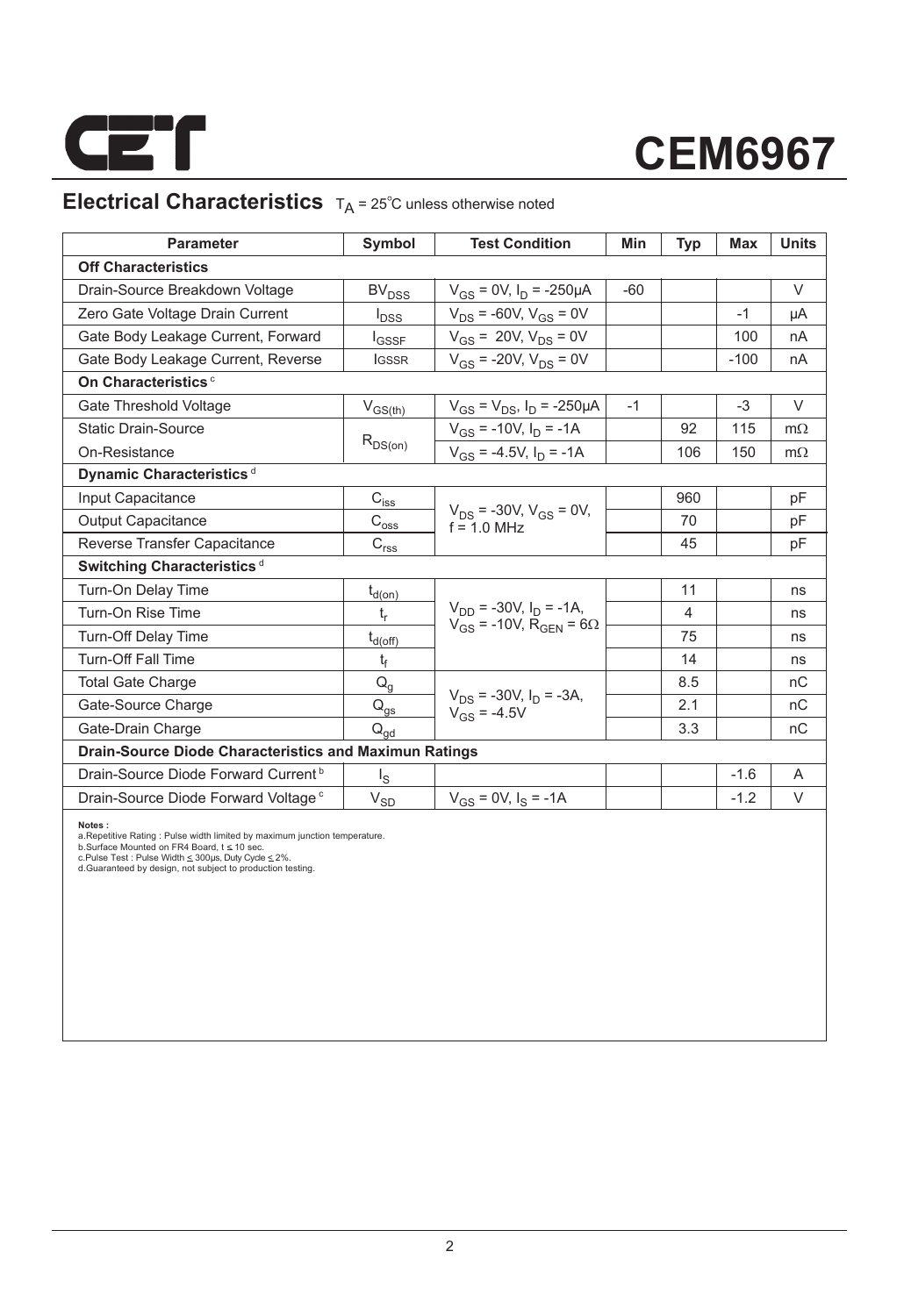



#### **Figure 1. Output Characteristics**



**Figure 3. Capacitance**



**Figure 5. Gate Threshold Variation with Temperature**

# **CEM6967**



**Figure 2. Transfer Characteristics**



**Figure 4. On-Resistance Variation with Temperature**



**Figure 6. Body Diode Forward Voltage Variation with Source Current**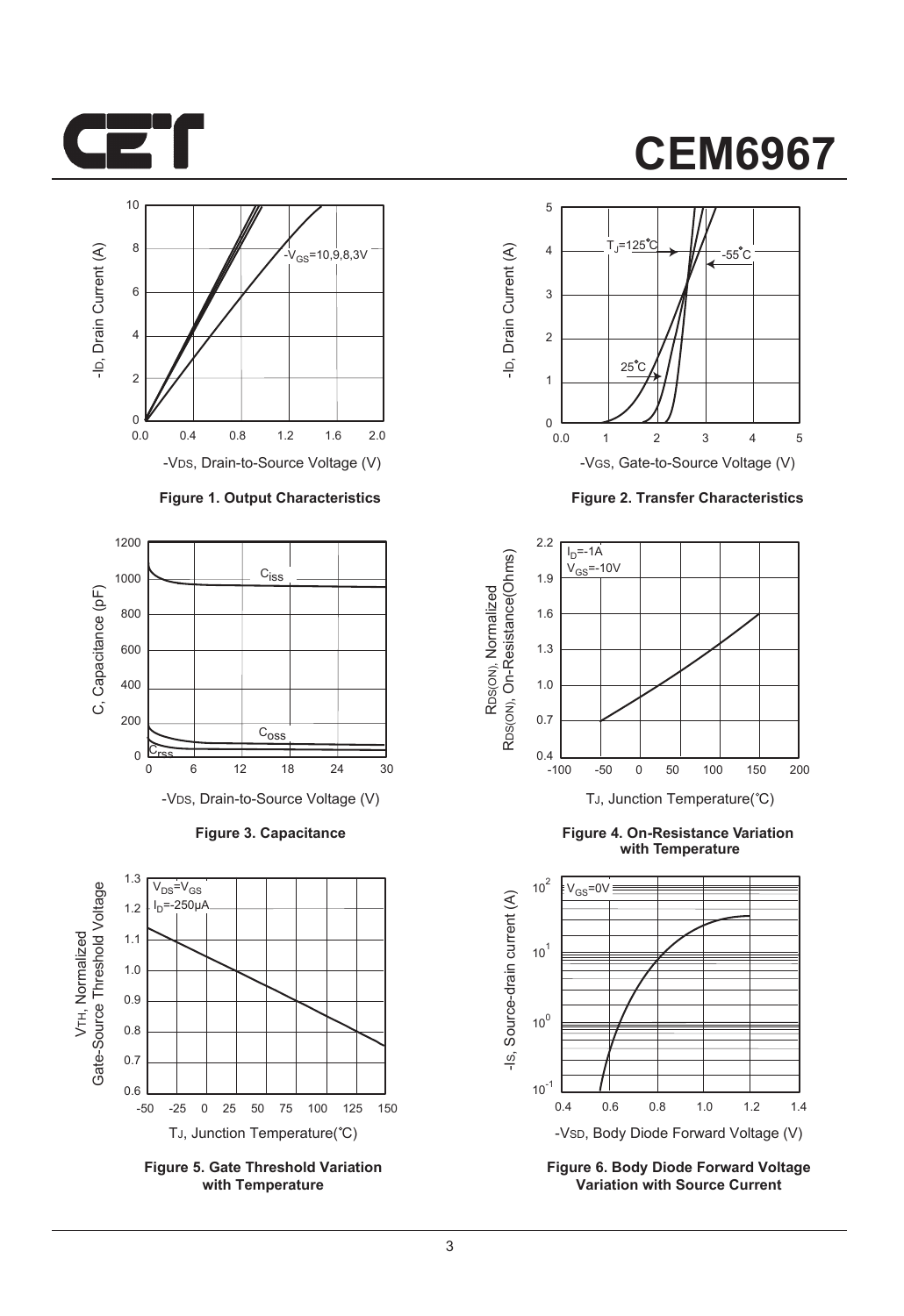



**Figure 7. Gate Charge**



**Figure 9. Breakdown Voltage Variation VS Temperature**





**Figure 8. Maximum Safe Operating Area**



**Figure 10. Switching Test Circuit Figure 11. Switching Waveforms**